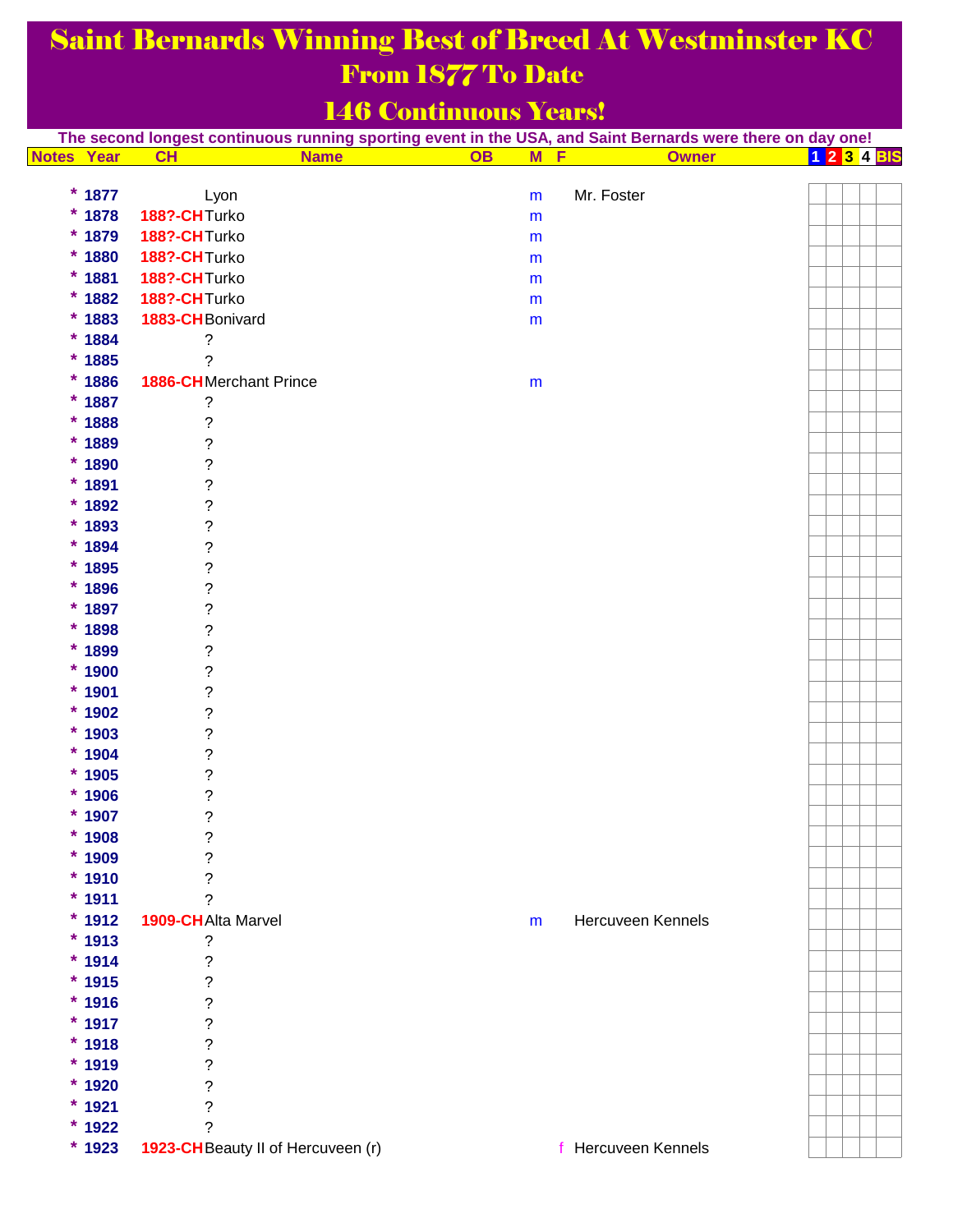| <b>Notes</b> | Year     | CH | <b>Name</b>                                    | <b>OB</b>      | M | F            | <b>Owner</b>                    |             |   |   | 1 2 3 4 BIS |
|--------------|----------|----|------------------------------------------------|----------------|---|--------------|---------------------------------|-------------|---|---|-------------|
|              |          |    |                                                |                |   |              |                                 |             |   |   |             |
|              | $*1923$  |    | $?$ (s)                                        |                |   | f            |                                 |             |   |   |             |
|              | $*1923$  |    | $?$ (s)                                        |                | m |              |                                 |             |   |   |             |
|              | $*1923$  |    | ? (r)                                          |                | m |              |                                 |             |   |   |             |
|              | $*1924$  |    | 1923-CH Hercuveen St. Dominics Pearl (r)       |                | m |              | <b>Hercuveen Kennels</b>        |             |   |   |             |
|              | $*1924$  |    | 1923-CHTell of Brookfarm (s)                   |                | m |              | <b>Brookfarm Kennels</b>        |             |   |   |             |
|              | $* 1924$ |    | 1923-CH Beauty II of Hercuveen (r)             |                |   | f            | <b>Hercuveen Kennels</b>        |             |   |   |             |
|              | $* 1924$ |    | <b>1924-CH</b> Hercuveen Aurora Borealis (s)   |                |   |              | Hercuveen Kennels               | $\mathbf 2$ |   |   |             |
|              | $*1925$  |    | <b>1924-CH</b> Hercuveen Aurora Borealis       |                |   |              | <b>Hercuveen Kennels</b>        |             |   |   |             |
| *            | 1926     |    | <b>1924-CH</b> Hercuveen Aurora Borealis       |                |   | f.           | Hercuveen Kennels               |             |   |   |             |
| *            | 1927     |    | 1927-CHHercuveen Incomparable                  |                | m |              | Hercuveen Kennels               |             |   |   |             |
|              | 1928     |    | <b>1924-CH</b> Hercuveen Aurora Borealis       |                |   | $\mathbf{f}$ | <b>Hercuveen Kennels</b>        |             | 3 |   |             |
|              | 1929     |    | <b>Hercuveen Satellite</b>                     |                | m |              | Col. Jacob Ruppert              |             |   |   |             |
|              | 1930     |    | Pythagoras Junior O'Berncrest                  |                | m |              | <b>Berncrest Kennels</b>        |             |   |   |             |
|              | 1931     |    | Alpine Blossom                                 |                |   | f            | Col. Jacob Ruppert              |             |   |   |             |
|              | 1932     |    | <b>1932-CH</b> Hercuveen Invincible            |                | m |              | Paul Forbriger                  |             |   |   |             |
|              | 1933     |    | Hercuveen Gloria                               |                |   | $\mathbf{f}$ | <b>Hercuveen Kennels</b>        |             |   | 4 |             |
|              | 1934     |    | 1933-CHRasko V D Reppisch                      |                | m |              | Paul Forbriger                  |             | 3 |   |             |
|              | 1935     |    | 1936-CH Hercuveen Standard                     |                | m |              | <b>Katy Schlictinger</b>        |             |   |   |             |
|              | 1936     |    | 1936-CH Hercuveen Standard                     |                | m |              | Katy Schlictinger               |             |   |   |             |
|              | 1937     |    | <b>1936-CH</b> Esbo V Grosslockner V Edelweiss |                | m |              | <b>Edelweiss Kennels</b>        |             |   |   |             |
|              | 1938     |    | 1939-CH Vindobona Minerva                      |                |   |              | f L. Umanoff                    |             |   |   |             |
|              | 1939     |    | <b>Bismarck V Edelweiss</b>                    |                | m |              | <b>Edelweiss Kennels</b>        |             |   |   |             |
|              | 1940     |    | 1940-CH Bergmadle V Waldeck                    |                |   |              | f Mr. N.F. Keller               |             |   |   |             |
|              | 1941     |    | 1940-CH Bernardco Fritz V Taubertal            |                | m |              | B. A. Smith                     |             |   |   |             |
|              | 1942     |    | <b>1941-CH</b> Belline V Waldeck               |                |   |              | Raymond Quackenbush             |             |   |   |             |
|              | 1943     |    | 1944-CHKavalier Von Esbo Rollo                 |                | m |              | Mrs. Royal R. Tassell           |             |   |   |             |
|              | 1944     |    | 1944-CHLucky Boy of Wal-Bern                   | <b>CD-1945</b> | m |              | J. W. Callahan                  |             |   |   |             |
|              | 1945     |    | 1944-CH Bergson V Esbo of Tall Maples          |                | m |              | Mr. & Mrs. Bussinger            |             |   |   |             |
|              | 1946     |    | 1946-CHKing Laddie Rasko Whitebread            |                | m |              | <b>Larry Powell</b>             |             |   |   |             |
|              | 1947     |    | 194?-CH Eurekas Galahad of Park Run            |                | m |              | B. D. Hoyt                      |             |   |   |             |
|              | 1948     |    | 1947-CHChief of La Colina                      |                | m |              | Mrs. F. W. Seward               |             |   |   |             |
|              | 1949     |    | 1948-CHKurt Von Alpine Plateau                 |                | m |              | <b>Dolomount Kennels</b>        |             |   |   |             |
|              | 1950     |    | 1948-CH Gerd V D Lueg V Edelweiss              |                | m |              | <b>Edelweiss Kennels</b>        |             |   | 4 |             |
|              | $*1951$  |    | 1948-CH Senor de la Colina                     |                | m |              | Mrs. F. W. Seward               |             |   |   |             |
|              | 1952     |    | <b>Hansel of Sunny Slopes</b>                  |                | m |              | Mr. & Mrs. Howard Parker        |             |   |   |             |
|              | 1953     |    | 1948-CH Senor de la Colina                     |                | m |              | Mrs. F. W. Seward               |             |   |   |             |
|              | 1954     |    | Ard Righ                                       |                | m |              | J. J. O'Connor                  |             |   |   |             |
|              | 1955     |    | 1954-CHHeilmans Kris Von Gero                  |                | m |              | Dr. & Mrs. Breyofgle            |             |   |   |             |
|              | 1956     |    | 1953-CH Andy Boy De Line Farm                  |                | m |              | <b>Dolomount Kennels</b>        |             |   |   |             |
|              | 1957     |    | 1952-CH Janday Hektor V Gerd                   |                | m |              | Mr. & Mrs. R. K. Peterson       |             |   |   |             |
|              | 1958     |    | 1953-CH Andy Boy De Line Farm                  |                | m |              | <b>Dolomount Kennels</b>        |             |   |   |             |
|              | 1959     |    | 1958-CH Terrence of Sunny Slopes               |                | m |              | Mrs. Alfred Wright Jr.          |             |   |   |             |
|              | 1960     |    | 1959-CHLord V Sauliamt                         |                | m |              | Mr. & Mrs. Howard Parker        |             |   |   |             |
|              | 1961     |    | 1957-CH Harveys Zwingo Barri V Banz            |                | m |              | Mrs. George Harvey              |             |   |   |             |
|              | 1962     |    | 1957-CH Harveys Zwingo Barri V Banz            |                | m |              | Mrs. George Harvey              |             |   |   |             |
|              | 1963     |    | 1962-CHMascha Von Heidengeld                   |                |   | f            | Joseph F. Rose                  |             |   |   |             |
|              | 1964     |    | 1962-CH Switzer of Shady Hollow                |                | m |              | P. M. Jackson & L. Bronowitz    |             |   |   |             |
|              | 1965     |    | 1962-CH Bowser Waller                          |                | m |              | William & Elizabeth Roberts     |             |   |   |             |
|              | 1966     |    | 1964-CH Harry No Buddy                         |                | m |              | Mr. & Mrs. Westcott Galllup Jr. |             |   |   |             |
|              | 1967     |    | 1962-CH Bowser Waller                          |                | m |              | William & Elizabeth Roberts     | $\mathbf 2$ |   |   |             |
|              | 1968     |    | 1962-CH Bowser Waller                          |                | m |              | William & Elizabeth Roberts     |             |   |   |             |
|              | 1969     |    | 1965-CH Subiras Casper The Viking              |                | m |              | <b>William Buell</b>            |             |   |   |             |
|              | 1970     |    | 1965-CH Subiras Casper The Viking              |                | m |              | William Buell                   |             |   |   |             |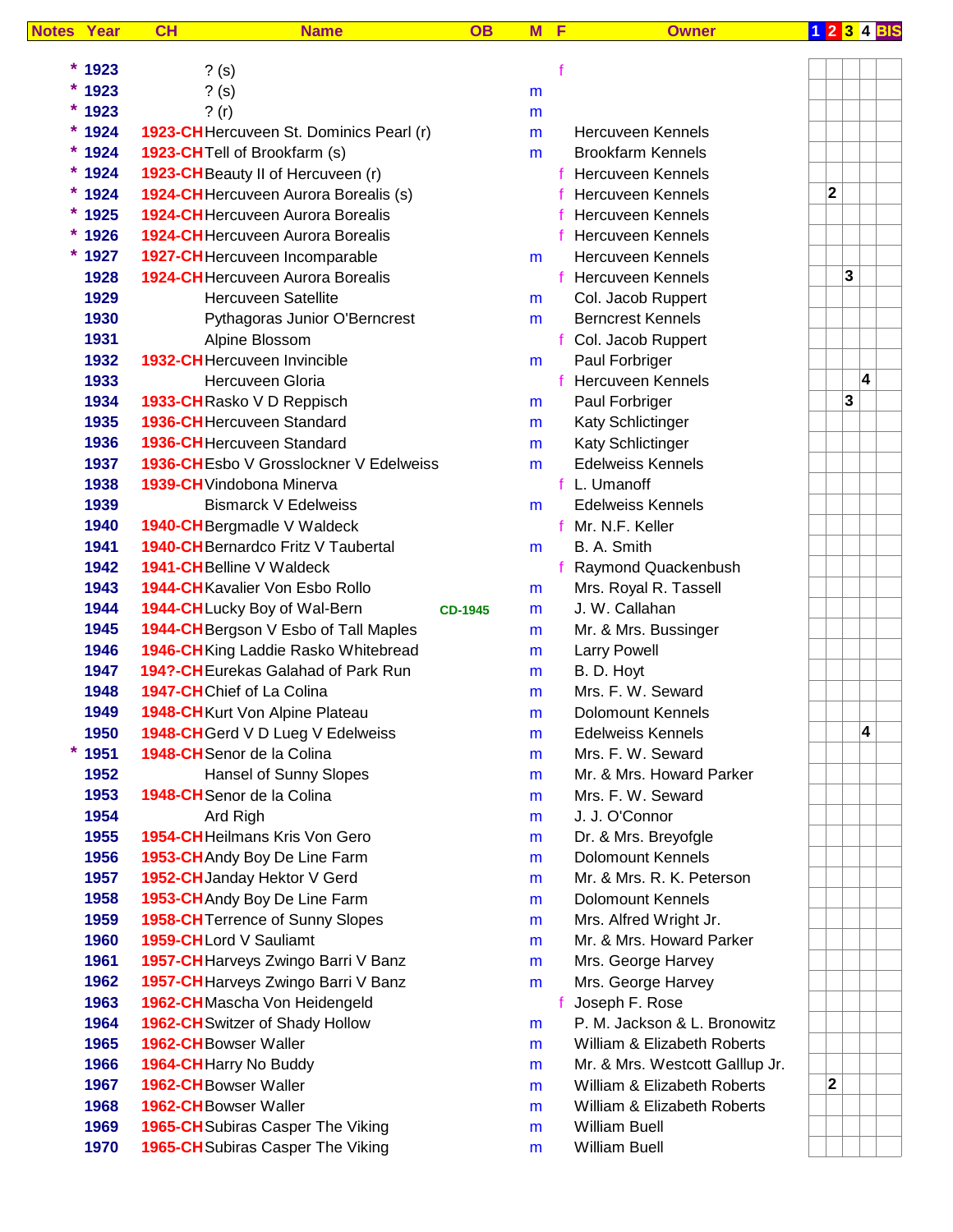| <b>Notes</b> | Year     | CH                                                  | <b>Name</b>                                   | <b>OB</b>         | M      | E | <b>Owner</b>                                       | 1 2 3 4 BIS |   |   |  |
|--------------|----------|-----------------------------------------------------|-----------------------------------------------|-------------------|--------|---|----------------------------------------------------|-------------|---|---|--|
|              | 1971     | <b>1970-CH</b> Rembrant Von Mallen                  |                                               |                   |        |   |                                                    |             |   |   |  |
|              | 1972     |                                                     |                                               |                   | m      |   | <b>William LeRoy</b><br>Goldworm & Pearlstein      |             |   |   |  |
|              | 1973     | 1968-CH Serendipitys Hi Octane                      | 1971-CH Vedalyn Prinz Luis Von Mallen         |                   | m      |   |                                                    |             |   |   |  |
|              | 1974     | 1971-CHHans Von Pewter                              |                                               |                   | m      |   | V. & D. Lyons & D. Stellato Sr.<br>Carol Fatzinger |             |   |   |  |
|              | 1975     |                                                     | <b>1974-CHEchos Citation Von Bonus</b>        |                   | m      |   | Don & Mary Lou Dube                                |             |   |   |  |
|              | 1976     |                                                     | <b>1977-CH</b> Westberns Lord Arthuro         |                   | m      |   | O. Petronis                                        |             |   |   |  |
|              | 1977     |                                                     |                                               |                   | m      |   | J. & B. Lemicux                                    |             |   |   |  |
|              | 1978     | 1976-CHVallis Bullseye<br>1977-CHFolly Barns Dexter |                                               |                   | m      |   |                                                    |             |   |   |  |
|              | 1979     | <b>1977-CHFolly Barns Dexter</b>                    |                                               |                   | m      |   | W. Ferguson                                        |             |   |   |  |
|              | 1980     | <b>1977-CHFolly Barns Dexter</b>                    |                                               |                   | m<br>m |   | W. Ferguson<br>W. Ferguson                         |             |   |   |  |
|              | 1981     |                                                     | 1981-CH Gaudeamus Flying Solo                 |                   |        | f | M. E. Gaudet                                       |             |   |   |  |
|              | 1982     |                                                     | 1980-CH Thumper of Buck Toe Hill              |                   | m      |   | P. L. Serge                                        |             |   |   |  |
|              | 1983     |                                                     | 1984-CH Shagg Barks Dartanian                 |                   | m      |   | E. Roberts                                         |             |   |   |  |
|              | 1984     |                                                     | 1982-CHElbas Simeon V Mallen                  |                   | m      |   | B. Baker                                           |             |   |   |  |
|              | 1985     |                                                     | 1982-CHElbas Simeon V Mallen                  |                   |        |   | <b>B.</b> Baker                                    |             |   |   |  |
|              | 1986     | <b>1984-CH</b> Kurtwoods Excalibur                  |                                               |                   | m      |   | J. Brown & B. Ijams                                |             |   |   |  |
|              | 1987     | <b>1984-CH</b> Kurtwoods Excalibur                  |                                               |                   | m      |   | J. Brown & B. Ijams                                |             |   |   |  |
|              | 1988     | 1986-CH Shagg Barks Macbeth                         |                                               |                   | m<br>m |   | E. Lambert                                         |             |   |   |  |
|              | 1989     |                                                     | 1987-CHMont Blancs Ivanhoe Von Beric          |                   | m      |   | Nosiglia, Ivannoe & Yates                          |             |   |   |  |
|              | 1990     |                                                     | 1988-CH Cache Retreat Taj Mahal               |                   | m      |   | J. Johnson                                         |             |   |   |  |
|              | 1991     | <b>1991-CH</b> Cache Retreat Tobias                 |                                               |                   | m      |   | B. & S. Deitch                                     |             |   |   |  |
|              | $* 1992$ | 1989-CH Subira Claim To Fame                        |                                               |                   | m      |   | <b>Bill Buell &amp; Howard Dees</b>                |             |   |   |  |
|              | 1993     | 1989-CH Subira Claim To Fame                        |                                               |                   | m      |   | <b>Bill Buell &amp; Howard Dees</b>                |             |   | 4 |  |
|              | 1994     |                                                     | 1992-CHLynchcreeks Executive                  |                   |        |   | C. & C. Dunphy                                     |             |   |   |  |
|              | 1995     |                                                     | 1993-CH Subiras Advantage of Amberdee         |                   | m<br>m |   | H. Dees & F. Pasicznyk                             |             |   |   |  |
|              | 1996     |                                                     | 1992-CH Slatons Piece of The Action           | <b>CD-1992</b>    | m      |   | Wolf, Getz, Bulicz, Salewsky                       |             | 3 |   |  |
|              | 1997     |                                                     | 1992-CHLynchcreeks Executive                  |                   | m      |   | C. & C. Dunphy                                     |             |   |   |  |
|              | 1998     |                                                     | 1996-CH Sandtrees Monk of Essex               |                   | m      |   | Anthony & Mary Genovese                            |             |   |   |  |
|              | 1999     |                                                     | 1997-CH Trusts Gentle Ben V Slaton            |                   | m      |   | J. & S. Wolf & L. Bulicz                           |             |   |   |  |
|              | 2000     |                                                     | <b>1997-CH Trusts Gentle Ben V Slaton</b>     |                   | m      |   | J. & S. Wolf & L. Bulicz                           |             |   |   |  |
|              | 2001     |                                                     | 1997-CH Trusts Gentle Ben V Slaton            |                   | m      |   | Wolf, Bulicz & Lange                               |             |   |   |  |
|              | 2002     |                                                     | <b>1997-CH</b> Trusts Gentle Ben V Slaton     |                   | m      |   | Wolf, Bulicz & Lange                               |             |   |   |  |
|              | 2003     |                                                     | 1997-CH Trusts Gentle Ben V Slaton            |                   | m      |   | Wolf, Bulicz & Lange                               |             |   | 4 |  |
|              | 2004     |                                                     | 1997-CH Trusts Gentle Ben V Slaton            |                   | m      |   | Wolf, Bulicz & Lange                               |             |   |   |  |
|              | 2005     |                                                     | 2004-CHOpdykes On The Sauce                   |                   |        |   | C. Cataldo & G. Radcliffe                          |             |   |   |  |
|              | 2006     |                                                     | 2004-CHOpdykes On The Sauce                   |                   |        | f | C. Cataldo & G. Radcliffe                          |             |   |   |  |
|              | 2007     | 2001-CH Subiras Riley                               |                                               |                   | m      |   | Dick & Jane Miller                                 |             |   |   |  |
|              | 2008     | 2006-CH Vicdorys Julius Ceasar                      |                                               | <b>RN-2007</b>    | m      |   | Griffin, Wolf & Graves                             |             |   |   |  |
|              | 2009     | 2007-CHMickey III                                   |                                               |                   | m      |   | Welch, K. & Figueroa, C.                           |             |   |   |  |
|              | 2010     |                                                     | 2006-CHAlta Vistas Billion Kilowatt           | <b>CD RN</b>      | m      |   | Brown, T & V & Benito, A                           |             |   |   |  |
|              |          |                                                     | 2011 2010-GCHAlta Vistas Billion Kilowatt     | <b>CD RN</b>      | m      |   | Brown, T & V & Benito, A                           |             |   |   |  |
|              |          | 2012 2011-GCHDankas Emerald Eyes                    |                                               |                   |        | f | Kaemerer, R. & M.                                  |             |   |   |  |
|              |          |                                                     | 2013 2010-GCH Jamelles Aristocrat V Elba      | <b>RN</b>         | m      |   | Baker, Edward & Linda                              |             |   |   |  |
|              |          |                                                     | 2014 2010-GCH Jamelles Aristocrat V Elba      | <b>BN RN CGCA</b> | m      |   | Baker, Edward & Linda                              |             |   |   |  |
|              |          |                                                     | 2015 2013-GCH Szajdas Neverending Story       | <b>CGC</b>        | m      |   | Quagliaoli, B. & Szajda, A.                        |             |   |   |  |
|              |          | 2016 2012-GCH Aksalas Peyton                        |                                               | <b>CGCA</b>       | m      |   | Baker, Edward & Linda                              |             |   |   |  |
|              |          |                                                     | 2017 2016-GCHNobels Fierce Warrior V Jamelles |                   | m      |   | Mulligan, M. & Tucker, D. & N.                     |             |   |   |  |
|              |          | 2018 2016-GCH Elbas Astro Presto                    |                                               | <b>CGCA</b>       | m      |   | Baker, Edward & Linda                              |             |   |   |  |
|              |          | 2019 2016-GCHElbas Astro Presto                     |                                               | <b>BN RN CGCA</b> | m      |   | Baker, Edward & Linda                              |             |   |   |  |
|              |          | 2020 2018-GCHKris Kountry Poker Face                |                                               | <b>CGCA</b>       | m      |   | Libsack/Gregory/Glover/Hennagin                    |             |   |   |  |
|              |          | 2021 2018-GCHKris Kountry Poker Face                |                                               | <b>CGCA</b>       | m      |   | Libsack/Gregory/Glover/Hennagin                    |             |   |   |  |
|              |          | 2022 2021-GCHBrandauridge Big Easy                  |                                               | <b>CGC</b>        | m      |   | Brandau, Pamela & Pagel, Stacy                     |             |   |   |  |
|              |          |                                                     |                                               |                   |        |   |                                                    |             |   |   |  |
|              | 152      | 104                                                 | 152                                           | 14                | 98 17  |   | <b>105</b>                                         | 0 2 3 4 0   |   |   |  |